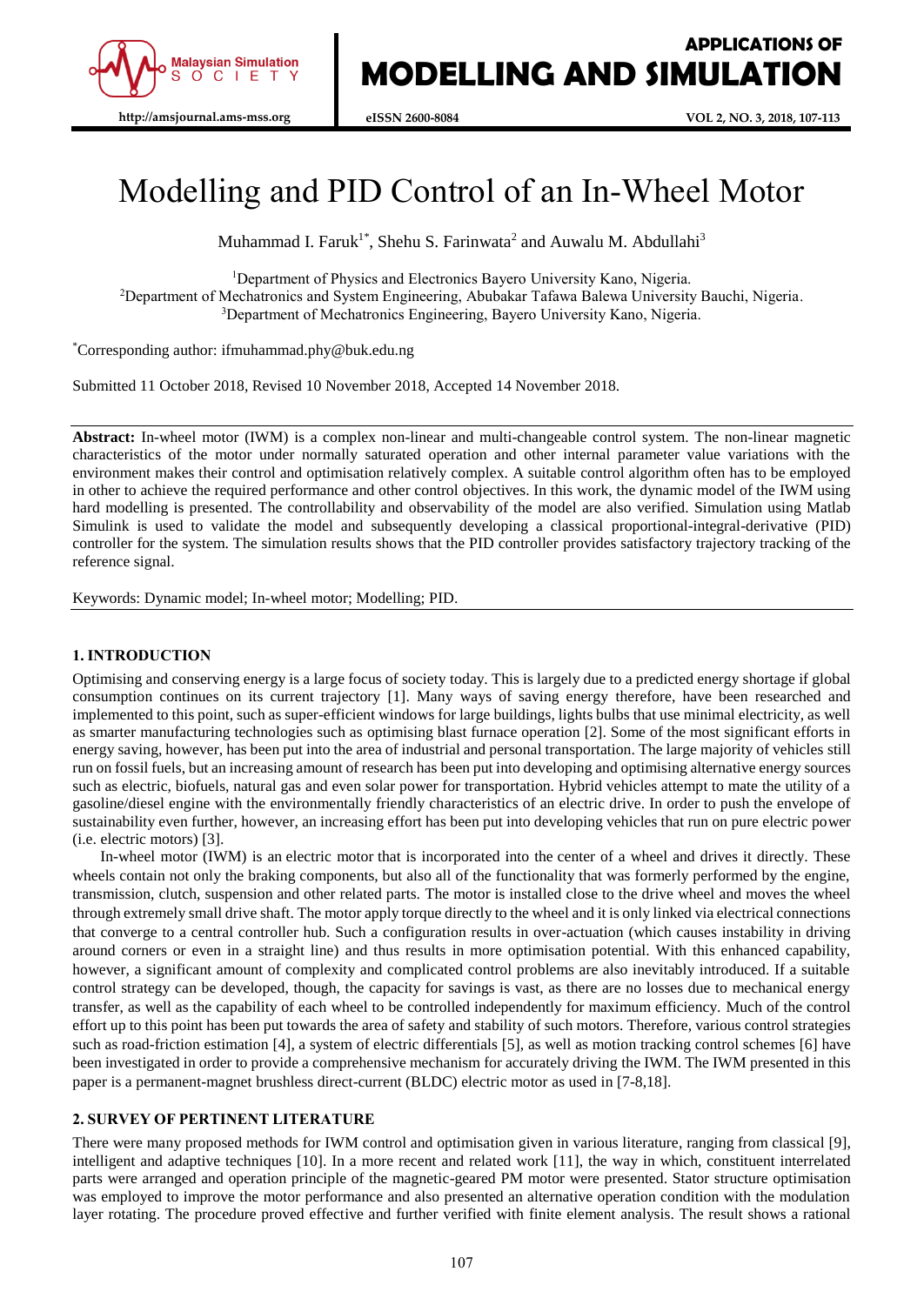reduction in the rotor speed and increase the output torque giving the motor distinct advantages as a potential candidate for low-speed and high-toque direct drive applications. However the method presented pose certain setbacks, relative to high torque ripple due to the fringing effect in the slots of the modulation layer and stator. Also finite element method is still improving and rely heavily on numerical integration. It is also time demanding in relation to programming making it difficult for prototype implementation and verification.

Liang et al. [12] presented an analytical predictive model for a spoke type permanent magnet IWM. The motor was divided into six sub-domains based on the boundary conditions which were marched by simplifying the magnet into sector magnets. Then their dimensions were calculated using the lumped magnetic circuit model. The process of which gave rise to the ability to calculate the motor properties (back EMF, torque) using Poisson's and Laplace transformation. Thereafter, the result of which was verified using finite element method, shows the accuracy of the model. Farinwata and Vachtsevanos [13] presented a theory which provides a systematic frame work for analysing the robustness of fuzzy idle speed controller for linear and nonlinear systems on a nominal plant. Small bounded parameter uncertainty and external disturbances were considered. The method selected an appropriate performance measure as a Lyapunov like function of the nominal plant and used to minimise the error sensitivity. Also the robustness was analysed by observing the definiteness condition of a simple matrix. Zero crossing point detection of back EMF was presented in [14] on a brushless DC motor using a high speed microcontroller for system optimisation. The technique presented proved efficient though suffers a slow response and requires high level of expertise in development and implementation. In [15], some control strategies for a complex multivariable nonlinear system (brushless DC motor) were proposed. The paper presented a conventional control strategy and an advanced control algorithm implemented on a transfer function model represented system. Their findings were compared and contrasted, and the implementation of these algorithms revealed the most effective algorithm. However, for a complex multivariable system employing such an approach is susceptible to errors because several calculations were involved.

In another related literature, a flexible power demand architecture was presented which gave flexibility to the driveline and more utilisation of the IWM of the hybrid electric vehicles so as to achieve better fuel economy [16]. Firstly, the trajectory of power demand was obtained, then an optimal base line trajectory was formulated. The formulated base line trajectory was thereby solved using Pontryagin's minimum principle. The method showed a promising level of improved fuel economy. On the other hand, the technique was not economically cost friendly in terms of implementation due to the fact that technical provisions has to be provided for both the internal combustion engine unit as well as that of the IWM.

## **3. METHODOLOGY**

#### **3.1 Electrical Model of the Circuit**

Considering the circuit of the system as shown in Figure 1, hard modeling is employed (i.e. using scientific principles; Newton's law, Kirchhoff's law, thermodynamic laws) to derive the system dynamic model. Using  $F = ma$ , the torque equations are given by

$$
T = I_L \dot{w}(t) \tag{1}
$$

$$
T = K_T i(t) \tag{2}
$$

$$
V_B = K_B w(t) \tag{3}
$$

By applying the Kirchhoff's Voltage Law,

$$
V_{(s)} = Ri(t) + L\frac{di(t)}{dt} + V_B
$$
\n<sup>(4)</sup>

The two torque equations (Equations (1) and (2)) are considered to yield a single equation that will relate the current  $I$  to the change in angular velocity,  $\dot{w}(t)$ . Therefore the torque T in now given by

$$
K_T i(t) = I_L \dot{w}(t) \tag{5}
$$



Figure 1. Electric motor circuit diagram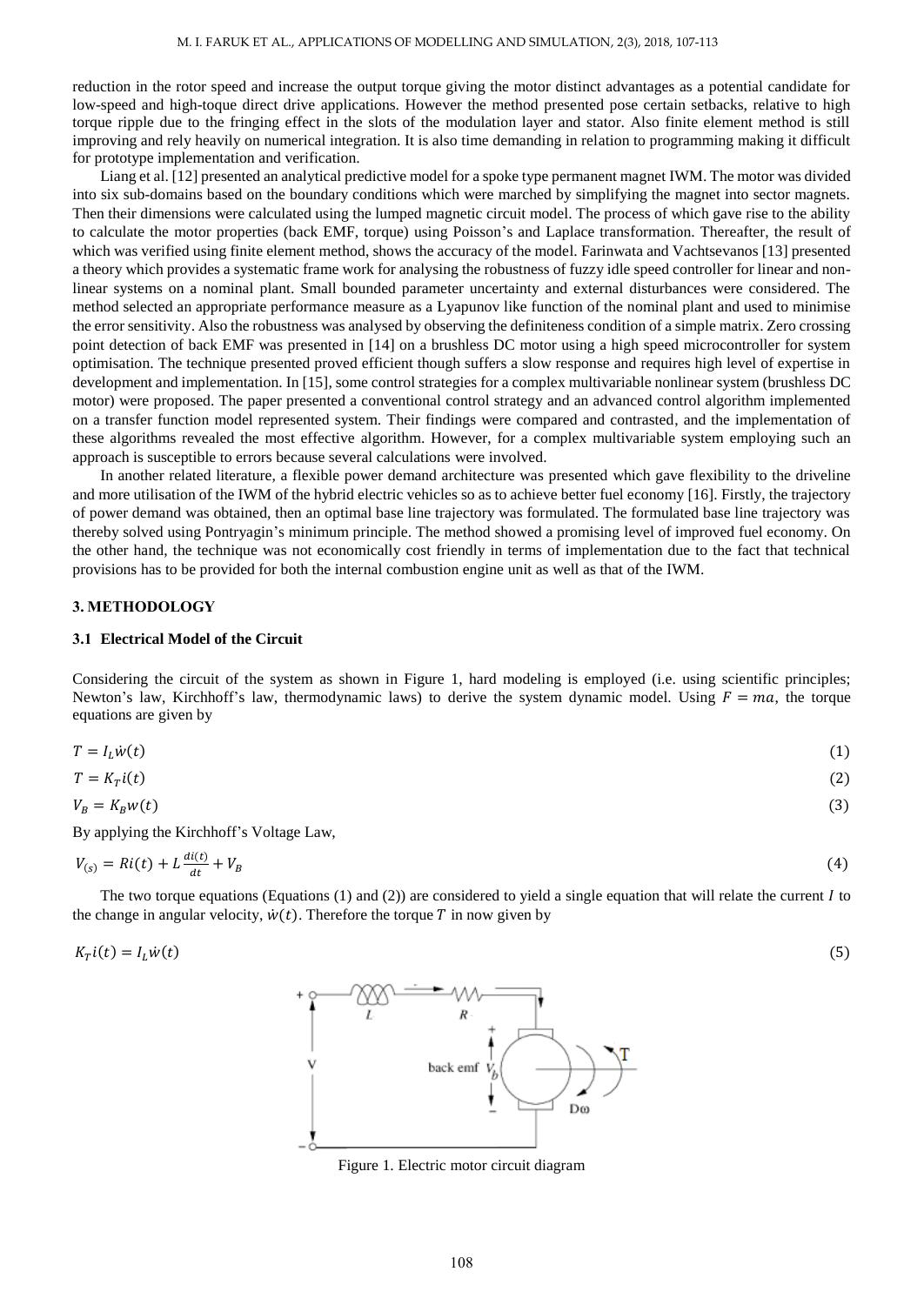Substituting Equation (3) into Equation (4) to obtain the second differential equation relating the back EMF, inductance and the resistance yields  $V_{(s)} = Ri(t) + L \frac{di(t)}{dt}$  $\frac{d(t)}{dt} + K_B w(t).$ 

The two differential equations representing the dynamics of the IWM system can be written as

$$
\frac{dw(t)}{dt} = \frac{K_T}{I_L} i(t)
$$
\n
$$
\frac{di(t)}{dt} = \frac{1}{L} [V_{(s)} - Ri(t) - K_B w(t)]
$$
\n(7)

where:

 $R$  – Motor resistance,  $L$  – Motor inductance,

 $T$  - Torque,  $I_L$  - Moment of inertia of the load

 $w$  - Angular velocity,  $\dot{w}(t)$  - Acceleration

 $K_T$  - Torque constant,  $K_B$  - Back EMF constant

Thereafter a numerical solution of the set of differential equation is used to model the system behaviour in time using Matlab Simulink. The process of integration lies at the core of the simulation and hence the integrator blocks forms the central basis of the simulation block diagram. Each state variable requires an integrator block and, the initial conditions for each state variable were set within the block diagram. The outputs of the integrators are the state variables themselves. These outputs are then used to build the derivatives (inputs to each integrator). Hence, in order to simulate the system dynamics, Equations (6) and (7) are integrated assuming zero initial conditions to yield:

$$
w(t) = \int \frac{K_T}{I_L} i(t)
$$
  
\n
$$
i(t) = \int \frac{1}{L} [V_{(s)} - Ri(t) - K_B w(t)]
$$
\n(9)

The process was completed by generating the system block diagram as in Figure 2 using Equations (8) and (9). Table 1 shows the system parameters used in this simulation work. The model parameters as well as the initial conditions were then specified, thereafter selecting an arbitrary input to excite the system so as to study the response of the system to inputs and initial conditions. Through this development, the system transfer function was obtained as

$$
TF = \frac{20}{s^2 + 5s + 4.4} \tag{10}
$$

#### **3.2 Controllability and Observability**

#### *3.2.1 System State Space Model*

The IWM state space representation was also obtained using Simulink as in Equation (11), in order to verify the system controllability and observability using the existing theorem. These theoretical verifications are independent of the controller design, rather performed merely for system observation.

| Table 1.<br><b>System Parameters</b> |               |                                        |            |           |    |  |
|--------------------------------------|---------------|----------------------------------------|------------|-----------|----|--|
| Parameters                           | $N_{m}$<br>Λπ | $1 -$<br><b>T</b><br>'vrad<br><b>.</b> | -5<br>k am | Ή.<br>-11 | 77 |  |
| Value                                | 0.02          | ר ב<br>0.ZZ                            | $0.005\,$  | ∪.∠       |    |  |



Figure 2. Model Simulink block diagram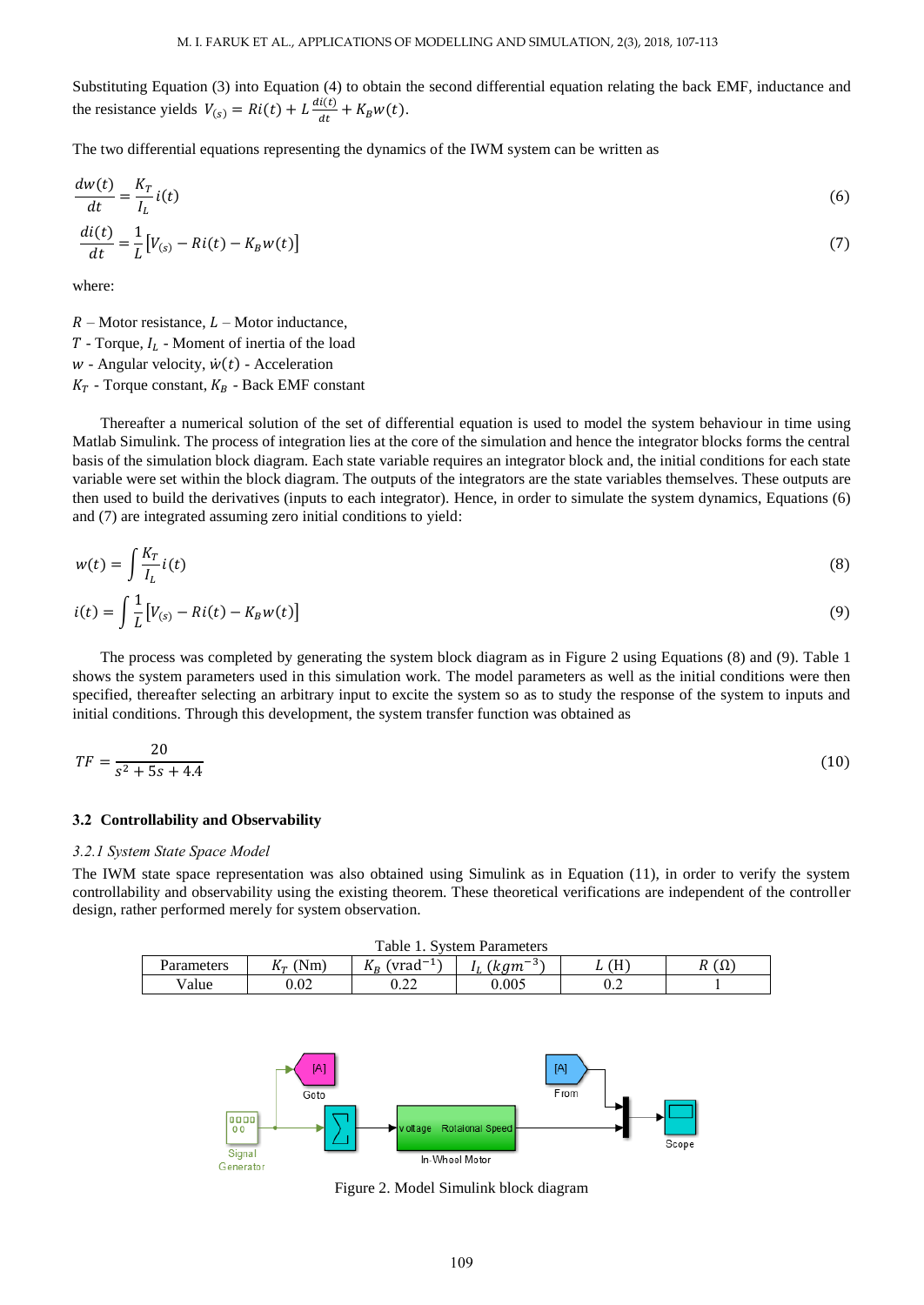$$
\dot{\mathbf{X}} = \begin{bmatrix} 0 & 4 \\ -1.1 & -5 \end{bmatrix} \mathbf{x}(t) + \begin{bmatrix} 0 \\ 5 \end{bmatrix} u(t) \n\mathbf{y} = \begin{bmatrix} 1 & 0 \end{bmatrix} \mathbf{x}(t)
$$
\n(11)

Where x is a state vector,  $\dot{X}$  is the derivative of state vector,  $\dot{y}$  is the output vector and  $\dot{u}$  is an input vector

#### *3.2.2 Controllability*

Consider the  $n$ -dimensional  $p$ -input LTI state equation.

$$
\dot{X} = Ax(t) + Bu(t), \qquad x \in R^n; u \in R^p \tag{12}
$$

where *A* is an  $(n \times n)$  constant system matrix, *B* is an  $(n \times p)$  constant input matrix.

**Theorem 1**: The theorem states that the *n*-dimensional  $(A, B)$  is Controllable if the  $(n \times p)$  controllability matrix  $G<sup>C</sup>$ [B AB  $A^2B$  ... ... ...  $A^{n-1}B$ ] has a rank n (full row rank) [17]. Therefore using the theorem the controllability of the system is verified. The system is found to be controllable, as the matrix is non-singular with full row rank of 2 shown in Equation (13).

$$
Gc = \begin{bmatrix} 0 & 20 \\ 5 & -25 \end{bmatrix} \tag{13}
$$

The determinant of Equation (13) was computed and found it to be a non-zero determinant hence satisfying the Theorem 1.

#### *3.2.3 Observability*

Consider the  $n$ -dimensional  $p$ -input state equation

$$
\dot{X} = Ax(t) + Bu(t) \text{ and } y = Cx(t) + Du(t) \tag{14}
$$

where A, B, C and D are respectively  $(n \times n)$ ,  $(n \times p)$ ,  $(q \times n)$  and  $(q \times p)$  constant matrices.

**Theorem 2:** States that the *n* dimensional pair  $(A, C)$  is observable if  $(nq \times n)$  observability matrix  $G<sup>C</sup>$ [C CA ...  $CA^{n-1}$ ]<sup>T</sup>, has rank n (full column rank) [17]. Also using Theorem 2, the observability of the system is verified. Equation (15) shows that the system is observable because it is non-singular with full column rank of 2.

$$
G^0 = \begin{bmatrix} 1 & 0 \\ 0 & 4 \end{bmatrix} \tag{15}
$$

The system is therefore found to be controllable and observable, since its determinant was found to be non-zero.

# **4. CONTROLLER DESIGN**

The proportional-integral-derivative (PID) controller consists of the combination of proportional  $(K_p)$ , integral  $(K_i)$  and derivative  $(K_d)$  control action. The mathematical representation of which is presented in Equation (16).

$$
u(t) = K_p e(t) + \frac{K_p}{T_i} \int_0^t e(t)dt + K_p T_d + \frac{de(t)}{dt}
$$
\n(16)

The proportional controller is amplifier with an adjustable gain. It reduces the rise time but does not eliminate steady state error. While an integral controller eliminates steady state error for constant or step input but may make the transient response slower. On the other hand, the derivative controller will increase the stability of the system, reduce the overshoot and improve the transient response. The PID controller for the IWM was designed and parameters tuned with reference to the derived system transfer function as in Equation (10) using Matlab Simulink interface.

The block diagram of the controller is presented in Figure 3.  $R(s)$  is the input voltage (reference),  $E(s)$  is the error signal,  $U(s)$  is the output of the controller which becomes input to the IWM,  $G(s)$  is the system/plant and  $C(s)$  is the system output (speed). In addition,  $K_p$  is the proportional gain,  $T_i$  is the integral time, and  $T_d$  is the derivative time. Having fulfilled the necessary design requirements, the next important objective is tuning of the PID parameters in order to achieve the three major goals i.e. fast response, minimal overshoot and zero steady state error. Manual tuning process was used throughout the design. Figure 4 and Figure 5 show the performance of the system before tuning the controller parameters using step and square wave inputs respectively.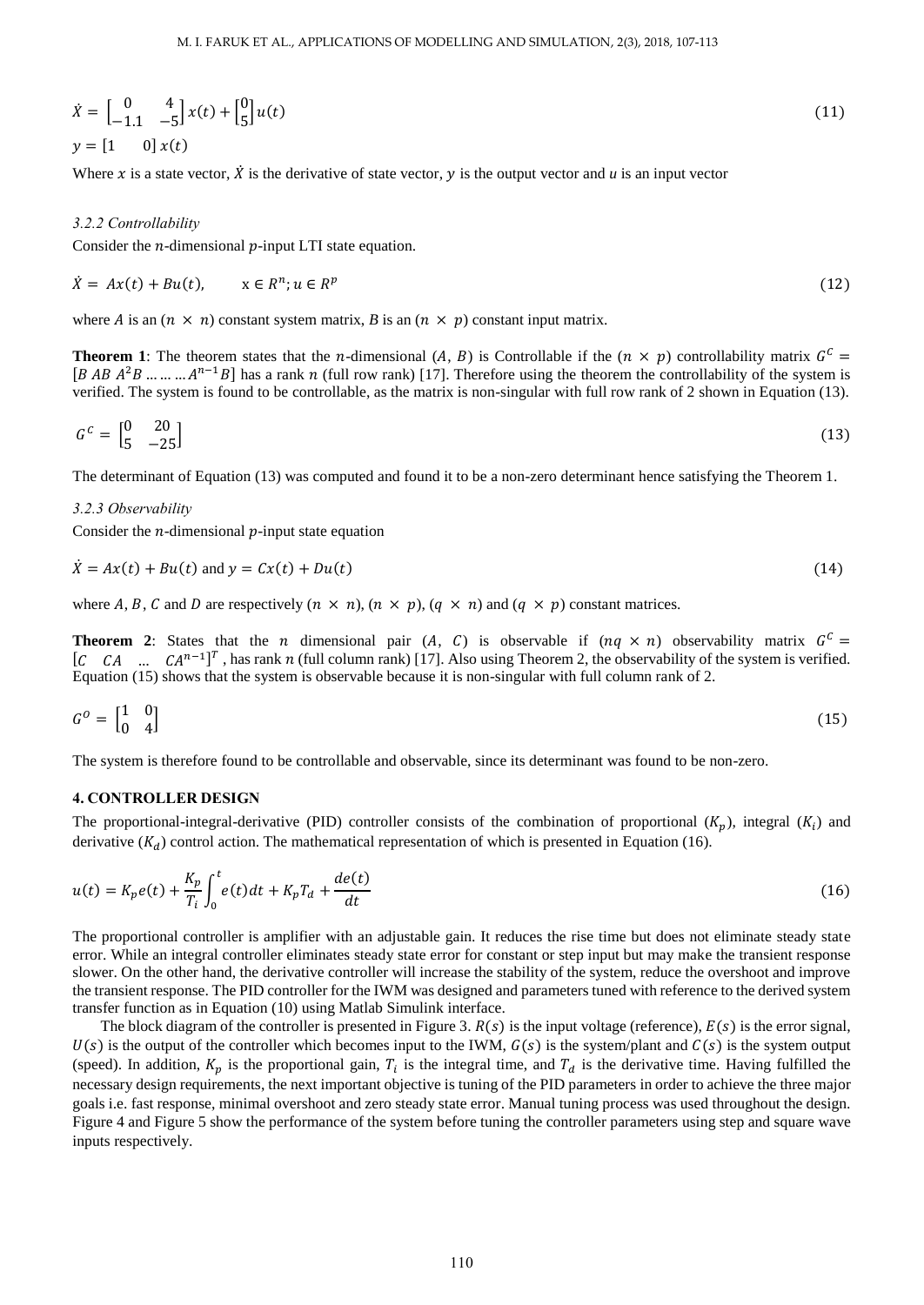

Figure 3. Controller block diagram



Figure 4. Step response of the IWM model without PID controller



Figure 5. Square-wave input response without PID control

Having obtained the system responses in Figures 4 and 5 using the two different excitation inputs, it can be observed that there is relatively no tracking and at the same time having quite a large steady state error, then tuning the  $K_p$ ,  $K_i$  and  $K_d$ parameters preceded. Since the  $K_p$  reduces the rise time, increases the overshoot and reduces the steady-state error, the value of which was selected at random until realising a reasonable output. Also the integral control  $K_i$  tends to decrease the rise time, increase both the overshoot and the settling time, and reduces the steady-state error, its value was also randomly selected so as to achieve the three aforementioned objectives. The same procedure was applied on the addition of derivative control which tends to reduce both the overshoot and the settling time. The final gains of the classical PID parameters were deduced as  $K_p =$ 0.43,  $K_i = 0.47$  and  $K_d = 0.03$ .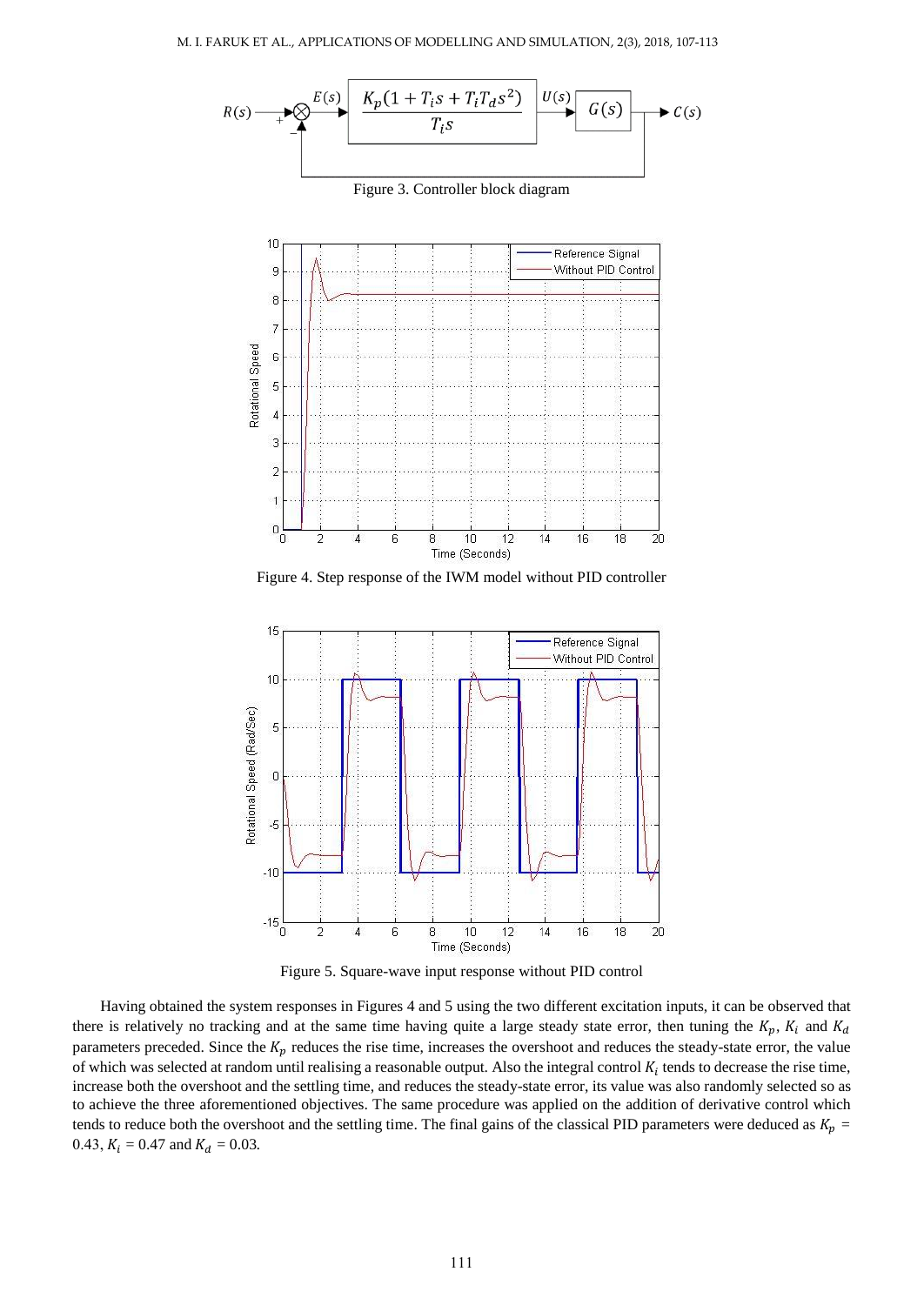## **5. RESULTS AND DISCUSSION**

Figure 6 shows the output response performance of the model with PID controller using a step input. It can be seen that the PID controller controls the system to follow the reference input. It can be further observed that the system started smoothly with a better level of consistency in terms of tracking the reference input as compared to the response in Figure 4. Furthermore, the controlled system was able to achieve zero steady state error with minimal overshoot.

Similarly, Figure 7 displays the system performance with PID control using a pulse input signal. It can be observed in Figure 7 that the output response effectively traced the reference signal, in which it completely eliminated the error in the negative half axis of the square wave (i.e. 0-3 s), and then gradually eliminating the overshoot at the positive axis of the square wave (i.e. 4-6 s) when compared with Figure 5. Figure 7 further confirmed that the system achieves stability in the sense that it continued to track the reference signal effectively with zero steady state error.

With the aforementioned development in the rotational speed performance as in Figures 6 and 7, it can be ascertained that a desired speed of response, minimal overshoot and zero steady state error were successfully attained. Table 2 further shows the transient response analysis based on the control measure parameters, where it can be observed that there was an increased efficiency with respect to the values of rise time, peak time, settling time and stability.



Figure 7. Square-wave response of the IWM using PID control